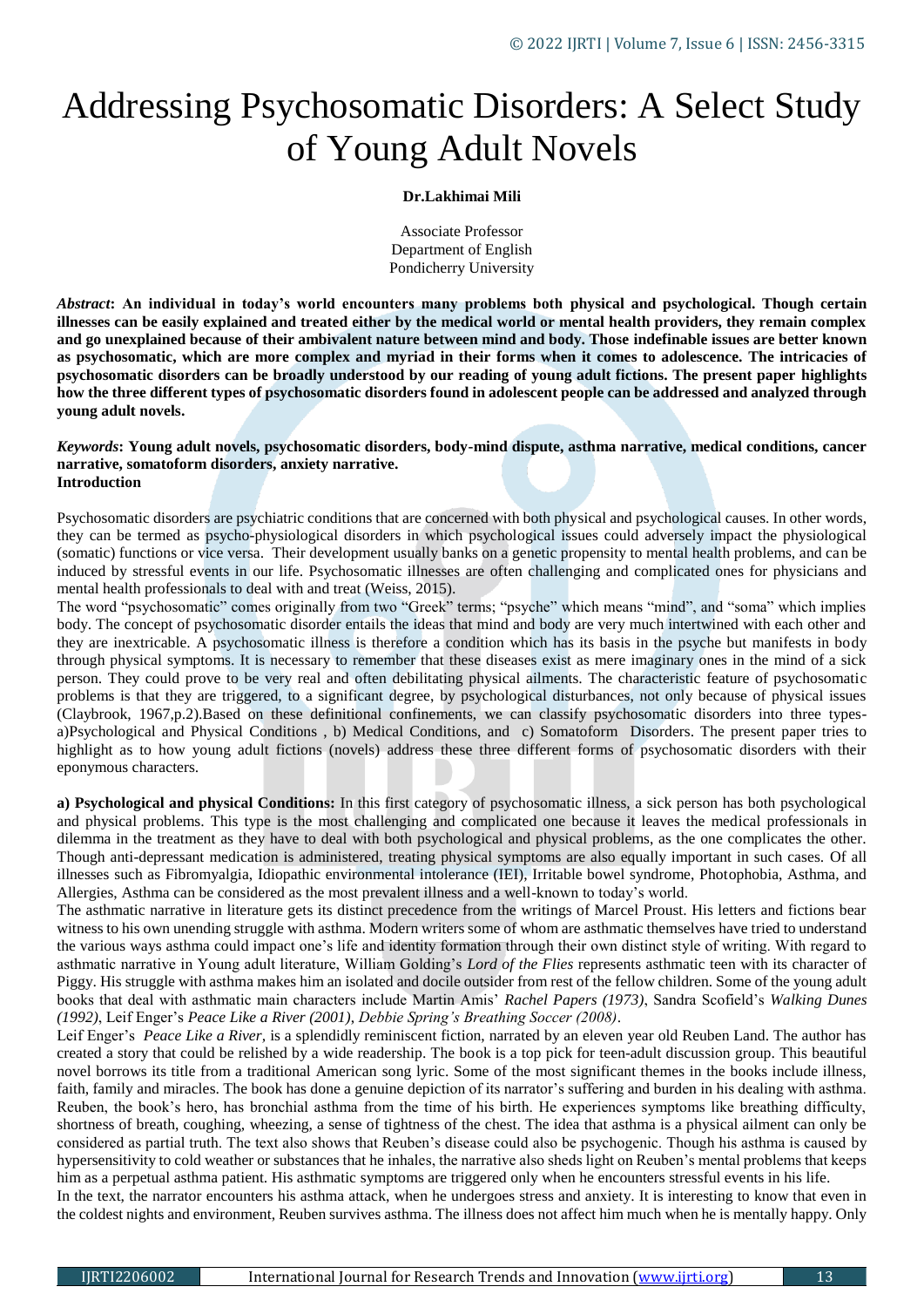when he feels depressed, he begins to evince asthmatic symptoms. For instance, his asthmatic symptoms does not show when he is on his hunting trip to Dosata, where he sustains colder weather and nights. The occurrence of asthma attack takes place only after he comes to know of the clash between his Janitor father, and two teen bullies, Tommy and Finch, his elder brother Davy's classmates. He feels distress at the sight of his house-door being tarred from top to bottom and he starts growing anxious about the adversaries of his family. It is only after this, his asthmatic symptoms emerge out gradually. The difficulty of breathing while asthma attack is explained by the narrator with a metaphor of bellows as follows:

Think of a bellows, such as you use to rouse a fire. Really moves the air, doesn't it? Now imagine a tiny, malignant, wind-carried seed entering that bellows on the inhale and sticking inside. Slowly—slowly!—a sponge begins to grow. You don't even notice, early on; you just have to work a little harder to get a flame. But as time passes you see that the bellows won't close all the way; it's taking shallower gulps. And down inside the sponge keeps growing. You shut your eyes and concentrate, hoping to head this off. Air in. Air out. You imagine the Arctic, its clean snowcap where no pollens lie. You imagine a great white bear trotting on the ice pack under a cold blue sky; he's been trotting that way for days—air in, air out—his bellows a happy machine; look at him cover the ground. You think, I am the bear. It works for a short while, or seems to. The snow creaks, your nostrils steam, you trot, you breathe—but soon you give it up. Despite all stratagems, your bellows is sponge bound. Your breaths are sips, couldn't blow out the candle on a baby's cake (Enger, 2001, p. 20)

Reuben is naturally very sensitive to the situations on many occasions. He could not bear the sight of his father, Jeremiah, being insulted and fired by his school superintendent, Mr. Holgren in front of his entire class. Jeremiah in turn slaps the Mr.Holgren and heals his horrible acne. He could not take the bare reality that his hero-like father is punished by the superintendent and therefore his discourse about his father's miracle of healing the acne could be viewed as a mere part of his defense mechanism. This is also one of the situations that lead to his Reuben's distress and so contract asthma.

The protagonist is regularly obsessed with his asthma which deteriorates his health and his asthma shape his identity and this bears great significance in the storyline. Reuben's role and character in the novel could be better captured in two key words; asthmatic and believer. Though his identity as a believer in religion seems a positive one outwardly, it's what helps the sustenance of his identity as an asthmatic. Since his childhood he has never believed so much in religious miracles as he does in his adolescence. Reuben's religious father has inculcated in his mind that he is an asthmatic by birth. He enjoys recounting the miracle his father performed for saving his life. Reuben did not breathe for 12 minutes, when he was born. Once his father commands the baby to breathe, he starts breathing. This miracle gets deeply entrenched in Reuben's psyche which makes him rely solely on religion for every problems of his life and believe that only miracle can absolve him of his illness. Consequently, his very thought that he has an unending illness renders him to be more fragile and anxious. It is vivid that psychological elements could worsen the physical problems, i.e, in Reuben's case, asthma.

**b) Medical Conditions:** The second form of psychosomatic disorder concerns symptoms of mental conditions which are worsened by serious and deadly medical illness such as Cancer, Aids or Diabetes. This may be not because of the actual diseases themselves but because of the medical diagnosis of such diseases. The diagnosis remains as a life-altering event in an individual's life.

There are a wide range of literary works such as autobiographies and fictions that represent life-threatening diseases in first person point of view. If young adult genre became mainstream part of literature and thus turned a little prestigious, John Green's contribution is inevitable in it. Serious conversation about topics such as teen mortality, suicide, grief, mental illness became current issues of discussion and debate.

Of all his works, his blockbuster, "The Fault in our Stars", gained its prominence in placing young adult genre the reputation it has today. *The Fault in our Stars* is an appealing young adult novel, published in 2012. It is a coming of age account of a teen living with cancer. Besides Cancer, the novel also touches on the subject on love, friendship and parental relationships as well. It is Green's sixth novel and was listed as New York Times bestselling book in 2012.

The young adult protagonist, Hazel Grace Lancaster in *The Fault in our Stars* is a thirteen-year-old thyroid cancer patient. The book details the heroine's fight and survival against the cancer. Thyroid-cancer occurs in thyroid glands which deal with regulating body's metabolism and calcium balance. The gland develops many problems such as benign nodules, autoimmune disorders and goiters. Thyroid cancer in its earlier stage may not have any symptoms but at later stages, a swelling and pain can be felt and even gradual impairment with lungs is also possible.

Hazel, the protagonist, due to her lungs problem is supported with an oxygen tank, which is portable. She is also encouraged to join "Support Group" gatherings to gain confidence in life. Her encounter with another cancer patient teen, a boy Augustus by name, transforms her life. He teaches her to see the optimistic side of life and brings her confidence in life. Both of them fall in love and yearn for living together for long. They support each other in their battle against cancer. Besides Hazel, the book also contains many other supporting characters in its relevance to the illness narrative. Almost all the teen characters whom the heroine encounters are cancer patients.

Hazel's first response to the diagnosis of her cancer is worth mentioning in order to capture her mental disposition at that point of time. On getting informed by the doctors that she is in the stage IV thyrod-cancer, Hazel gets a mental shock. She also associates her disease to her pubescence. She also assumes herself that it is because of the occurrence of her first period, she's going to die. Her shock and loss of hope as well as her unnecessary anxiety over her first menstruation are expressed in the following words- "I told Augustus the broad outline of my miracle diagnosed with stage IV thyroid-cancer (I didn't tell him that the diagnosis came three months after I got my first period. Like Congratulations! You are Woman. Now die). It was, we were told, incurable" (Green, 2012, p. 24).

The female protagonist unlike a normal teenager spends most of her time at home, pondering over her impending death. She seems depressed about her cancer disease and death. The concerned mother wanted her to join a cancer support group. When her mother expresses her wish, Hazel explains that her depression does not result from her cancer but from her fear of death. She also sleeps a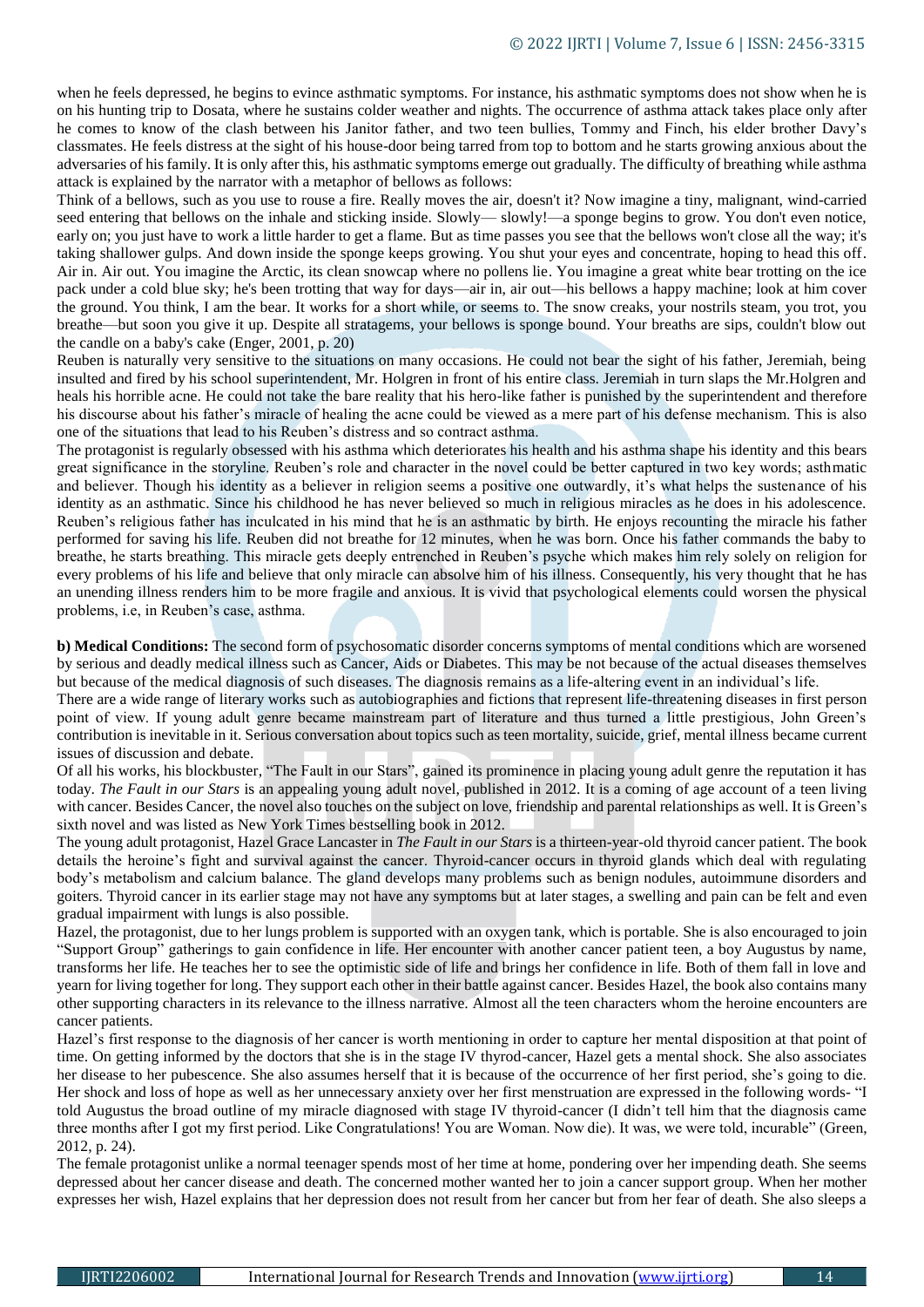lot which is also another sign of a depressed teen. Hazel's account reveals the whole lot of indications to her depression as expressed in the lines- "I rarely left the house, spent quite a lot of time in bed, read the same book over and over, ate infrequently, and devoted quite a bit of my abundant free time to thinking about death" (Green, 2012, p. 1).

**c) Somatoform:** Psychosomatic disorders in its third dimension are somatoform disorders. They are purely psychological problems expressed through physical symptoms and illness. To put it another way, psychological issues actually triggers the physical symptoms. All psychic problems such as hypochondria, conversion disorders, and illness caused by anxieties and stress. As far as somatoform is concerned, the problems exist only in the patient's mind.

Social anxiety disorder also called social phobia is a type of somatoform which involves a fear of being in social situation. This disorder is common among all age groups. Yet, it is most prevalently found in teenagers, as they suffer constant fear of being judged by others. Young adults' irrational fear of this sort could result from their imaginary audience, a type of egocentric attitude. Teens having chronic social anxiety disorders express symptoms such as extreme fear of new social situations, rapid heartbeat and profuse sweating, stomach upset and pain, avoidance of social situations, and low self-esteem.

Representation of social anxiety disorders in literature is as old as that of adolescent characters in it. Adolescence is inevitably linked to myriad psychological problems. Social anxiety disorders can be considered as one of the defining mental problems of young adulthood to the extent that no classical texts in young adult literary canon go without dealing with the disorder. Some of the classic works which mentioned and depicted social anxiety disorder include Judy Blume's *Then Again, May Be I Won't (1971)*, Stephen Chbosky's *The Perks of Being a Wallflower(1999),* and John Green's *Turtles All the Way Down(2017).*

Judy Blume's *Then Again*, *May be I Won't* is truthful in its addressing the issue of social anxiety disorder in teenagers. In this novel, the adolescent character, Tony undergoes social anxiety disorder along with his adolescent transformation. The novel makes a splendid projection of three key changes of adolescence that the protagonist experiences- physical, psychological and socioemotional. The very title of the book hints at adolescence's journey as a turbulent one, as Tony does not want to have this phase again in his lifetime.

As the book opens, Tony's narrative reveals that everything in his life had been calm and fine until he steps into teen years. This is an implication of the fact that he had not experienced any drastic changes in his body and avalanche of serious issues until adolescence. When he grows to be a twelve-year-old boy, he becomes aware of the pubertal changes in his body. He is sexually active and develops an infatuation with his friend, Joel's elder sister, Lisa, who is his neighbor. He is interested in peeping into Lisa's bedroom from his window side, as their windows were side by side. Then Tony begins to have an erection and wet dreams. He is terrified by these changes that happen in his body. At first, he could not explain this physical phenomenon. He also feels sick of his wet dreams and immediately wants to visit his family physician, Dr. Holland, thinking that all of a sudden something went wrong in his body. He says, "I woke up suddenly. It was morning. I felt wet and my pajamas were sticky. Oh God! There is something wrong with me. Really wrong. Dr. Holland doesn't know what he's talking about! I am so sick. This proves it" (Blume, 54).He immediately gets a stomach ache which is also a sign of his social anxiety disorder. Tony takes his raincoat wherever he goes in order to hide his situation as he thinks that it may occur in public space.

As he had already known of wet dreams from his earlier discussion with his school peers, he could recognize it. Yet, Tony feels extremely embarrassed and depressed of needless anxiety. His fear comes from his fancy that his family members would find out his wet dream and the dirtied bed sheet and pajamas. He recounts it as follows: "Will Maxine knows? I suppose I could change my sheet ... but that would look worse, wouldn't it? Then she might think I wet my bed like a little kid. No ... leave the sheet on and check it first thing after school to make sure nothing shows up" (Blume, 1971, p.55).

All these leads to Tony could not being able to concentrate on his day today activity. He does not focus on the lesson when the teacher teaches it. He is scolded by the class teacher for not paying attention. He is always pondering as to what his family members would think of him. He presupposes that his family would look down on him. This is where his imaginary audience leads to his much depressed self in his endless series of negative feelings set forth with endless presupposed imagination. He supposes of his mother who would say "I don't buy the best sheets for you to mess up, Anthony!"(Blume, 1971, p.55). Then he imagines that his brother Ralph would say, "If you hadn't been thinking about that girl this never would have happened." He also presumes that his father, "I expected great things from you, Tony ... and this are what I get!" (Blume, 1971, p.55). After reaching home from school, as he predicted, his parents had discovered his secret. But much to the contrary of his whims and fancies, they did not react or response it a much serious as he had imagined. They handle it very genuinely. Thus the book beautifully depicts the mental disorder of its protagonist and the possible causes and symptoms he undergoes.

### **Conclusion**

Psychosomatic Disorders involve both physical and mental problems and their representation in young adult texts remains as an important platform for the discussion of mind-body dispute with regard to certain complex illnesses and disorders. Emotional turmoil pertaining adolescence could be reasoned for a teenager's vulnerability to psychosomatic disorder. Young adult readers can attain a greater knowledge about their own physical and mental problems by reading illness narratives which would enlighten them with its medical discourse and awareness. Literature plays an important role in influencing the life of the society in many ways. And novels as genre can have positive impact on the readers in sensitizing and addressing the issue of psychosomatic disorders.

### **References**

Weiss, Thomas C. (2015, April 6). "Psychosomatic and Somatoform Disorders: Information, Types and Treatment." *Disabled World*, Retrieved from [https://www.disabled-](https://www.disabled-world.com/disability/types/psychological/psychosomatic.php#:~:text=There%20is%20currently%20no%2C%20)

[world.com/disability/types/psychological/psychosomatic.php#:~:text=There%20is%20currently%20no%2C%20'cure,disorders%](https://www.disabled-world.com/disability/types/psychological/psychosomatic.php#:~:text=There%20is%20currently%20no%2C%20) [20to%20manage%20their%20symptoms.](https://www.disabled-world.com/disability/types/psychological/psychosomatic.php#:~:text=There%20is%20currently%20no%2C%20)